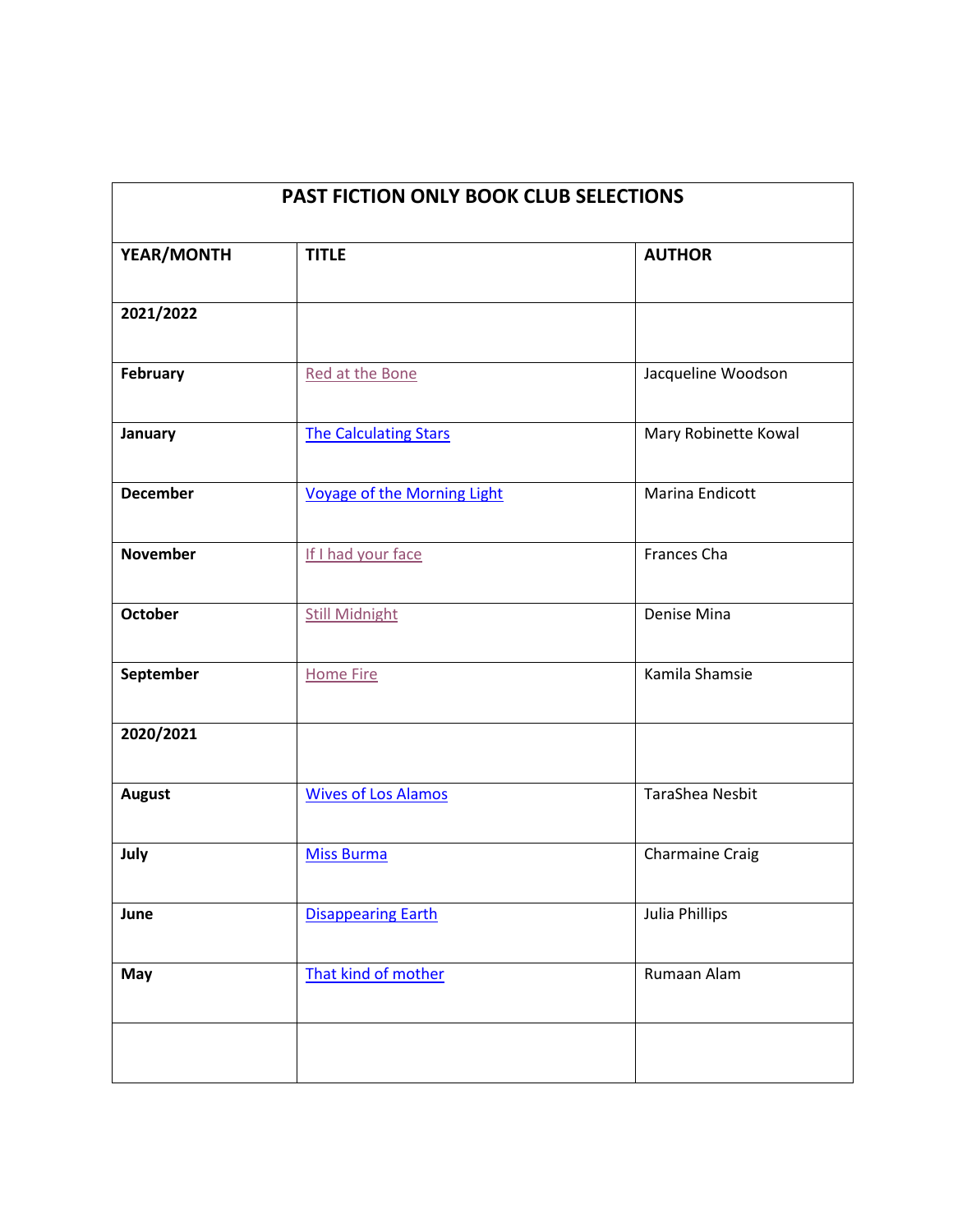| <b>April</b>    | <b>Becoming Madame Mao</b>            | Anchee Min                    |
|-----------------|---------------------------------------|-------------------------------|
| <b>March</b>    | West                                  | <b>Carys Davies</b>           |
| February        | <b>Extraordinary Union</b>            | Alyssa Cole                   |
| January         | <b>Your House will Pay</b>            | Steph Cha                     |
| <b>December</b> | Reader's Choice                       | <b>Member recommendations</b> |
| <b>November</b> | <b>Bookshop of the Broken Hearted</b> | Robert Hillman                |
| <b>October</b>  | <b>Mercy Seat</b>                     | Elizabeth H. Winthrop         |
| September       | <b>Station Eleven</b>                 | Emily St. John Mandel         |
| 2019/2020       |                                       |                               |
| <b>August</b>   | Mother-in-Law                         | Sally Hepworth                |
| July            | Reader's Choice                       | <b>Member recommendations</b> |
| June            | <b>Revisioners</b>                    | Margaet Wilkerson Sexton      |
| May             | Reader's Choice                       | <b>Member recommendations</b> |
| <b>April</b>    | <b>Immortalists</b>                   | Chloe Benjamin                |
| <b>MARCH</b>    | CANCELLED (COVID-19)                  |                               |
| <b>FEBRUARY</b> | <b>American Marriage</b>              | Tayari Jones                  |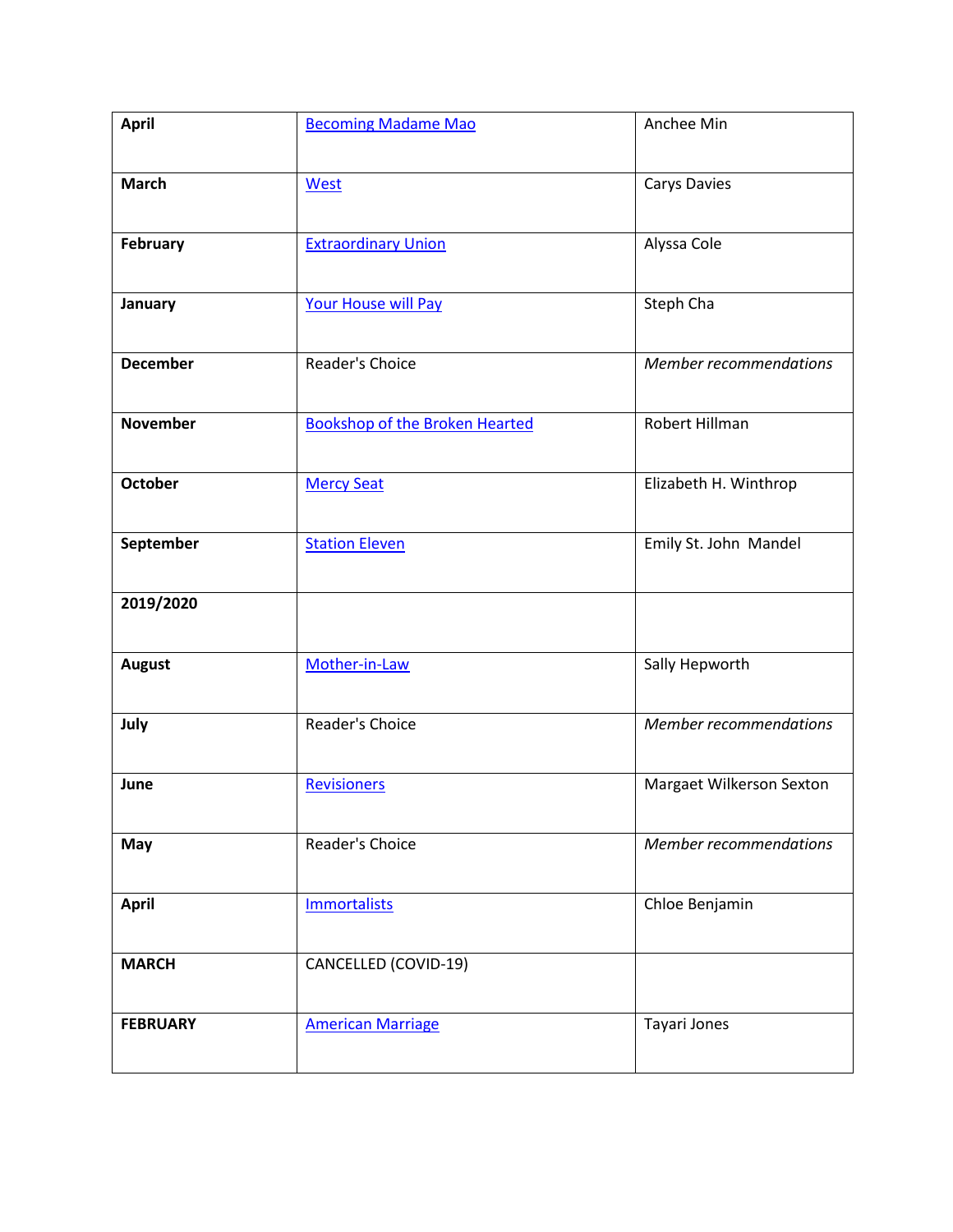| <b>JANUARY</b>   | <b>Beautiful Music</b>                     | Michael Zadoorian         |
|------------------|--------------------------------------------|---------------------------|
|                  |                                            |                           |
| <b>DECEMBER</b>  | A place for us                             | Fatima Farheen Mirza      |
|                  |                                            |                           |
| <b>NOVEMBER</b>  | Strange as this weather has been           | Anne Pancake              |
|                  |                                            |                           |
| <b>OCTOBER</b>   | <b>Widows of Malabar Hill</b>              | Sujata Massey             |
| <b>SEPTEMBER</b> |                                            |                           |
|                  | There, There                               | <b>Tommy Orange</b>       |
| 2018/2019        |                                            |                           |
|                  |                                            |                           |
| June             | <b>Auntie Poldi and the Sicilian Lions</b> | Mario Giordano            |
|                  |                                            |                           |
| May              | <b>Delicious</b>                           | <b>Ruth Reichl</b>        |
|                  |                                            |                           |
| <b>April</b>     | <b>Girl Waits with Gun</b>                 | Amy Stewart               |
|                  |                                            |                           |
| <b>MARCH</b>     | <b>The Leavers</b>                         | Lisa Ko                   |
|                  |                                            |                           |
| <b>FEBRUARY</b>  | <b>August Snow</b>                         | <b>Stephen Mack Jones</b> |
| <b>JANUARY</b>   | <b>Imagine Me Gone</b>                     | <b>Adam Haslett</b>       |
|                  |                                            |                           |
|                  |                                            |                           |
| <b>DECEMBER</b>  | <b>Green and Ancient Light</b>             | <b>Frederic Durbin</b>    |
|                  |                                            |                           |
| <b>NOVEMBER</b>  | <b>Home for Unwanted Girls</b>             | Joanna Goodman            |
|                  |                                            |                           |
| <b>OCTOBER</b>   | <b>Little Fires Everywhere</b>             | Celeste Ng                |
|                  |                                            |                           |
| <b>SEPTEMBER</b> | <b>The Marsh King's Daughter</b>           | Karen Dionne              |
|                  |                                            |                           |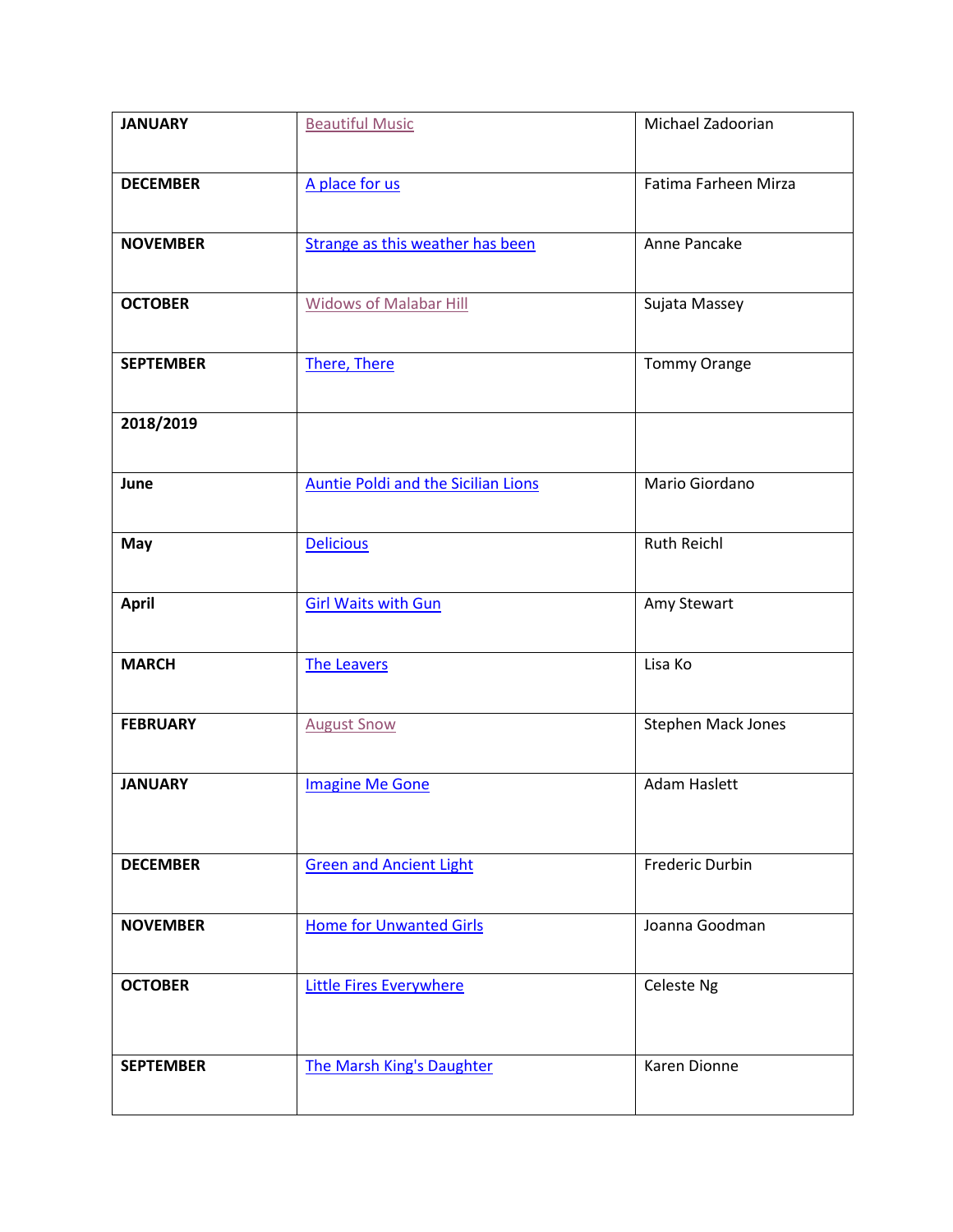| 2017/2018        |                                        |                             |
|------------------|----------------------------------------|-----------------------------|
| <b>JUNE</b>      | <b>The Unmade World</b>                | Steve Yarbrough             |
| <b>MAY</b>       | <b>Butterflies in November</b>         | Audur Olafsdottir           |
| <b>APRIL</b>     | <b>Jimmy Bluefeather</b>               | Kim Heacox                  |
| <b>MARCH</b>     | Sympathizer                            | Viet Thand Nguyen           |
| <b>FEBRUARY</b>  | X: A novel                             | Ilyasah Shabazz             |
| <b>JANUARY</b>   | <b>His Bloody Project</b>              | <b>Graeme Macrae Burnet</b> |
| <b>DECEMBER</b>  | The Fifth Season                       | Jemisin, N.K.               |
| <b>NOVEMBER</b>  | <b>Curious Charms of Arthur Pepper</b> | <b>Phaedra Patrick</b>      |
| <b>OCTOBER</b>   | We need new names                      | NoViolet Buluwayo           |
| <b>SEPTEMBER</b> | <b>Bottomland</b>                      | Michelle Hoover             |
| 2016/2017        |                                        |                             |
| <b>JUNE</b>      | <b>Homegoing</b>                       | Yaa Gy'asi                  |
| <b>MAY</b>       | <b>The Woman Next Door</b>             | Yewande Omotoso             |
| <b>APRIL</b>     | <b>Woman in the Shadows</b>            | Jane Thynne                 |
| <b>MARCH</b>     | <b>Girl at War</b>                     | Sara Novic                  |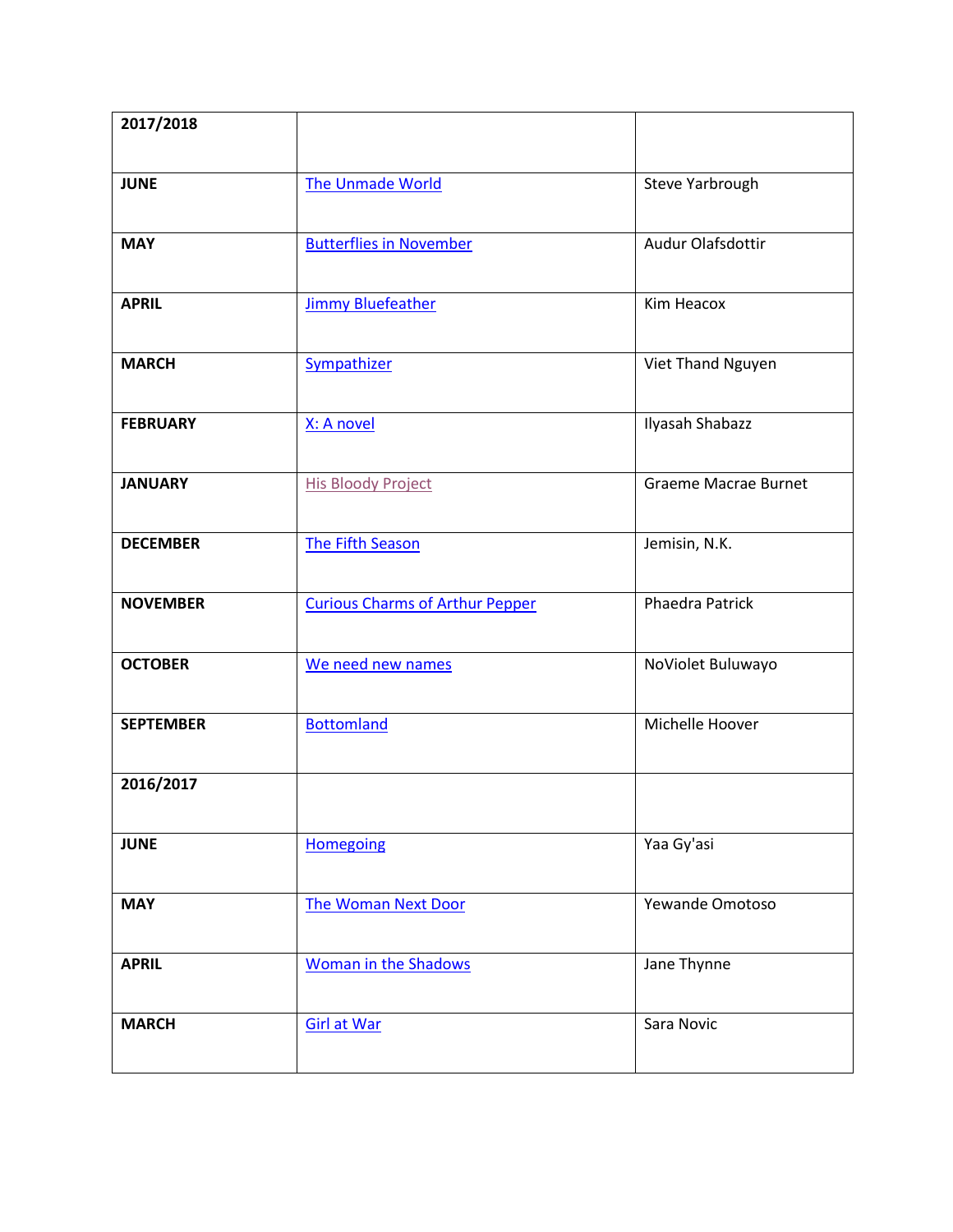| <b>FEBRUARY</b>  | Wench                             | Dolen Perkins-Valdez   |
|------------------|-----------------------------------|------------------------|
| <b>JANUARY</b>   | <b>The Golden Age</b>             | Joan London            |
|                  |                                   |                        |
| <b>DECEMBER</b>  | <b>Pearl that Broke its Shell</b> | Nadia Hashimi          |
| <b>NOVEMBER</b>  | <b>Shanghai Redemption</b>        | Xiaolong Qiu           |
| <b>OCTOBER</b>   | <b>The Cellist of Sarajevo</b>    | <b>Steven Galloway</b> |
| <b>SEPTEMBER</b> | <b>Teatime for the Firefly</b>    | Shona Patel            |
| 2015/2016        |                                   |                        |
| <b>JUNE</b>      | <b>Wife of the Gods</b>           | Kwei Quartey           |
| <b>MAY</b>       | <b>Turner House</b>               | Angela Flournoy        |
| <b>APRIL</b>     | <b>The Unquiet Dead</b>           | Ausma Zehanat Khan     |
| <b>MARCH</b>     | <b>The Blizzard</b>               | Vladimir Sorokin       |
| <b>FEBRUARY</b>  | Ruby                              | Cynthia Bond           |
| <b>JANUARY</b>   | <b>The Orphan Train</b>           | Christina Kline        |
| <b>DECEMBER</b>  | <b>The Dinner</b>                 | Herman Koch            |
| <b>NOVEMBER</b>  | <b>Distant Marvels</b>            | Chantel Acevedo        |
| <b>OCTOBER</b>   | <b>Colorless Tsukuru Tazaki</b>   | Haruki Murakami        |